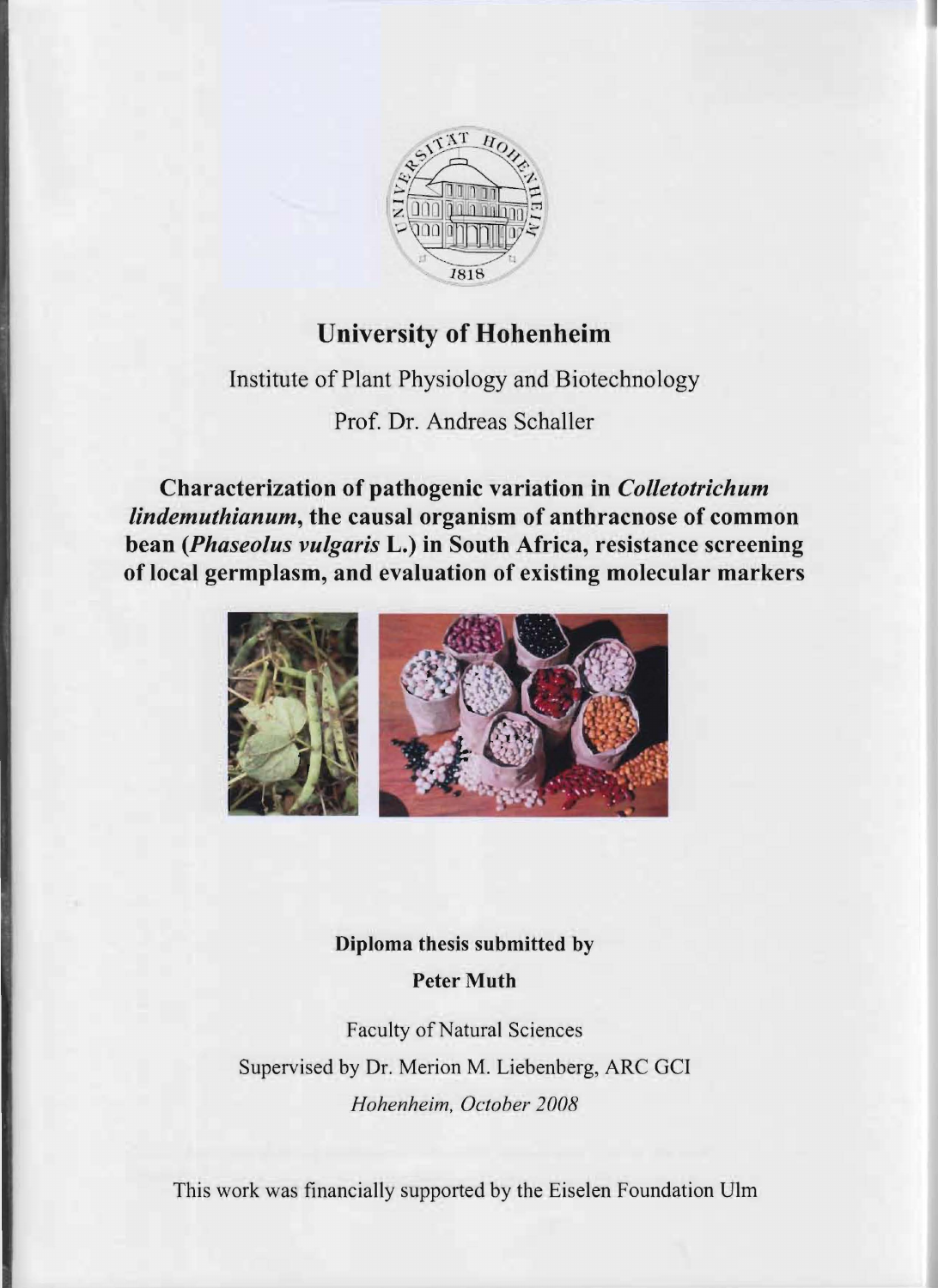*Submitted for publication in the Annual Report of the Bean Improvement Cooperative 2009, Vol. 52, on 6<sup>th</sup> March* 2009. http://www.css.msu.edu/bic/Reports.cfm

## **Resistance of dry hean to South African races of** *Colletotrichum lindemuthianum*

Peter Muth<sup>1</sup> and Merion M. Liebenberg<sup>2</sup>

<sup>1</sup>Institut für Physiologie und Biotechnologie der Pflanzen, Universität Hohenheim, 70593 Stuttgart, Germany. pierrecourage@gmx.de .

<sup>2</sup>ARC-Grain Crops Institute, Private Bag X 1251, Potchefstroom 2520, South Africa

#### INTRODUCTION

Anthracnose, caused by the fungus *Colletotrichum lindemuthianum,* is an important disease of the common bean in South Africa. Although the disease is weIl controlled by an efficient disease-free seed scheme, many subsistence and small-scale farmers, as well as some commercial farmers, keep back some of their own crop as seed for the next season. Infected seed gives rise to infeeted seedlings, and the disease can be particularly aggressive under cool, wet conditions, causing serious yield and quality losses. Popular local cultivars are all susceptible to at least one race, and some are highly susceptible to several races. The aim of the present study was to update the knowledge of local races of the pathogen and to identify suitable sources of resistance as donor parents for a directed resistance breeding programme.

#### MATERIALS AND METHODS

Diseased material was collected from main production areas in South Africa and 13 single conidium isolates were made. These were spray-inoculated on the international set of 12 differential bean lines (Michelite, Michigan DRK, Perry Marrow, Cornell 49242, Widusa, Kaboon, Mexico 222, PI 207262, TO, TU and AB 136) with a concentration of  $1.2 \cdot 10^6$ conidia·ml<sup>-1</sup>. Disease severity rating was done seven days after inoculation (which included four days incubation in a dew chamber) using the standard 1 to 9 scale (Van Schoonhoven and Pastor-Corrales, 1987). Results were subjected to cluster analysis by UPGMA and principle co ordinates analysis (PCoA). The races identified were used to screen local cultivars and potential sources of resistance.

#### RESULTS

Races 3, 65, 80, 81, 83, 81/593 (Koch, 1996); and 3, 6,81,323,390,593 (Mohammed, 2003) had been previously identified in South Africa. In this study, five races, with the binary codes 7, 81, 83, 89 and 263, were identified. Three of these, namely races 7, 89 and 263, had not been previously colleeted in South Africa. The differential G 2333 (with anthracnose resistance genes  $Co-4^2$ ,  $Co-5$  and  $Co-7$ ) was resistant to all South African races, as was AB 136 *(Co-6 & co-8)* and Kaboon *(Co-I<sup>1</sup> ).* Ratings for Kaboon were generally somewhat higher than for AB 136 and G 2333, and races virulent on Kaboon (Leakey & Simbwa-Bunnya, 1972, Uganda, and Alzate Marin & Sartorato, 2004, Brazil), as weIl as Kaboon and AB 136 (Mohammed, 2003, Ethiopia) have been reported. The resistance genes in AB 136 and Kaboon, in particular the single gene  $Co-I<sup>2</sup>$ , should therefore not be solely relied on but be used in gene pyramiding with additional resistance genes. It is also possible that all South African races have not yet been colleeted.

For the present study, cluster analysis, supplemented by the PCoA, indicated two groups of races, namely 7  $& 263$ , and 81, 83,  $& 89$ . Races 7  $& 263$  were generally virulent on large seeded material of Andean origin, and races 81, 83 and 89 were generally virulent on small seeded material of Middle-American (MA) origin.

Germplasm accessions also clustered into two main groups, namely those of MA origin or with resistance genes of MA origin, and those of Andean origin. Within these two main groups, subgroups indicated resistance to zero, one or several races. This information can be used to seleet genotypes with complementary resistances.